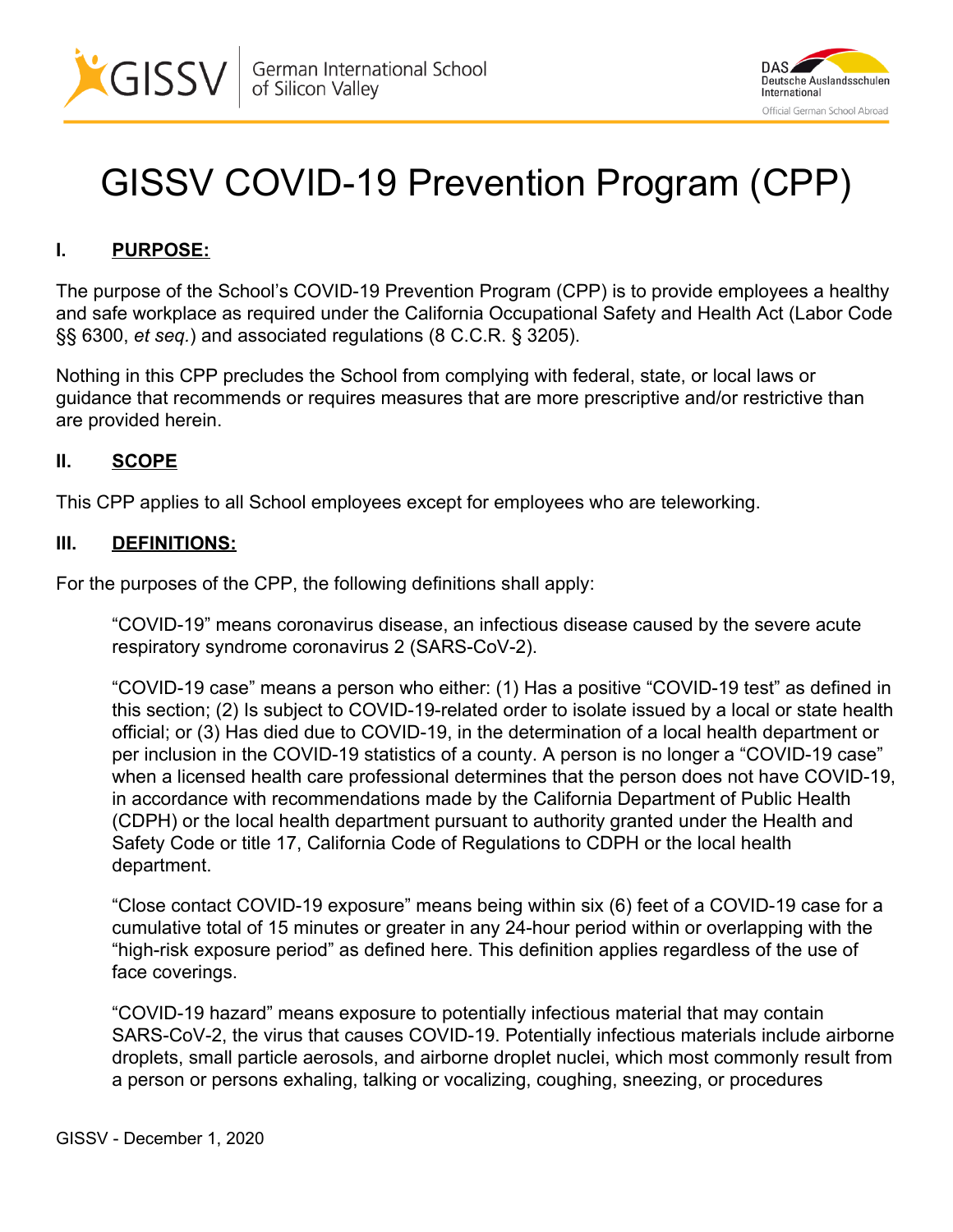



performed on persons which may aerosolize saliva or respiratory tract fluids, among other things. This also includes objects or surfaces that may be contaminated with SARS-CoV-2.

"COVID-19 symptoms" means one of the following: (1) fever of 100.4 degrees Fahrenheit or higher or chills; (2) cough; (3) shortness of breath or difficulty breathing; (4) fatigue; (5) muscle or body aches; (6) headache; (7) new loss of taste or smell; (8) sore throat; (9) congestion or runny nose; (10) nausea or vomiting; or (11) diarrhea, unless a licensed health care professional determines the person's symptoms were caused by a known condition other than COVID-19.

"COVID-19 test" means a viral test for SARS-CoV-2 that is both: (1) Approved by the United States Food and Drug Administration (FDA) or has an Emergency Use Authorization from the FDA to diagnose current infection with the SARS-CoV-2 virus; and (2) Administered in accordance with the FDA approval or the FDA Emergency Use Authorization as applicable.

"Exposed workplace" means any work location, working area, or common area at work used or accessed by a COVID-19 case during the high-risk period, including bathrooms, walkways, hallways, aisles, break or eating areas, and waiting areas.

The exposed workplace does not include buildings or facilities not entered by a COVID-19 case. Effective January 1, 2021, the "exposed workplace" also includes but is not limited to the "worksite" of the COVID-19 case as defined by Labor Code section 6409.6(d)(5).

"Face covering" means a tightly woven fabric or non-woven material with no visible holes or openings, which covers the nose and mouth.

"High-risk exposure period" means the following time period: (1) For persons who develop COVID-19 symptoms: from two (2) days before they first develop symptoms until ten (10) days after symptoms first appeared, and 24 hours have passed with no fever, without the use of fever-reducing medications, and symptoms have improved; or (2) For persons who test positive who never develop COVID-19 symptoms: from two (2) days before until ten (10) days after the specimen for their first positive test for COVID-19 was collected.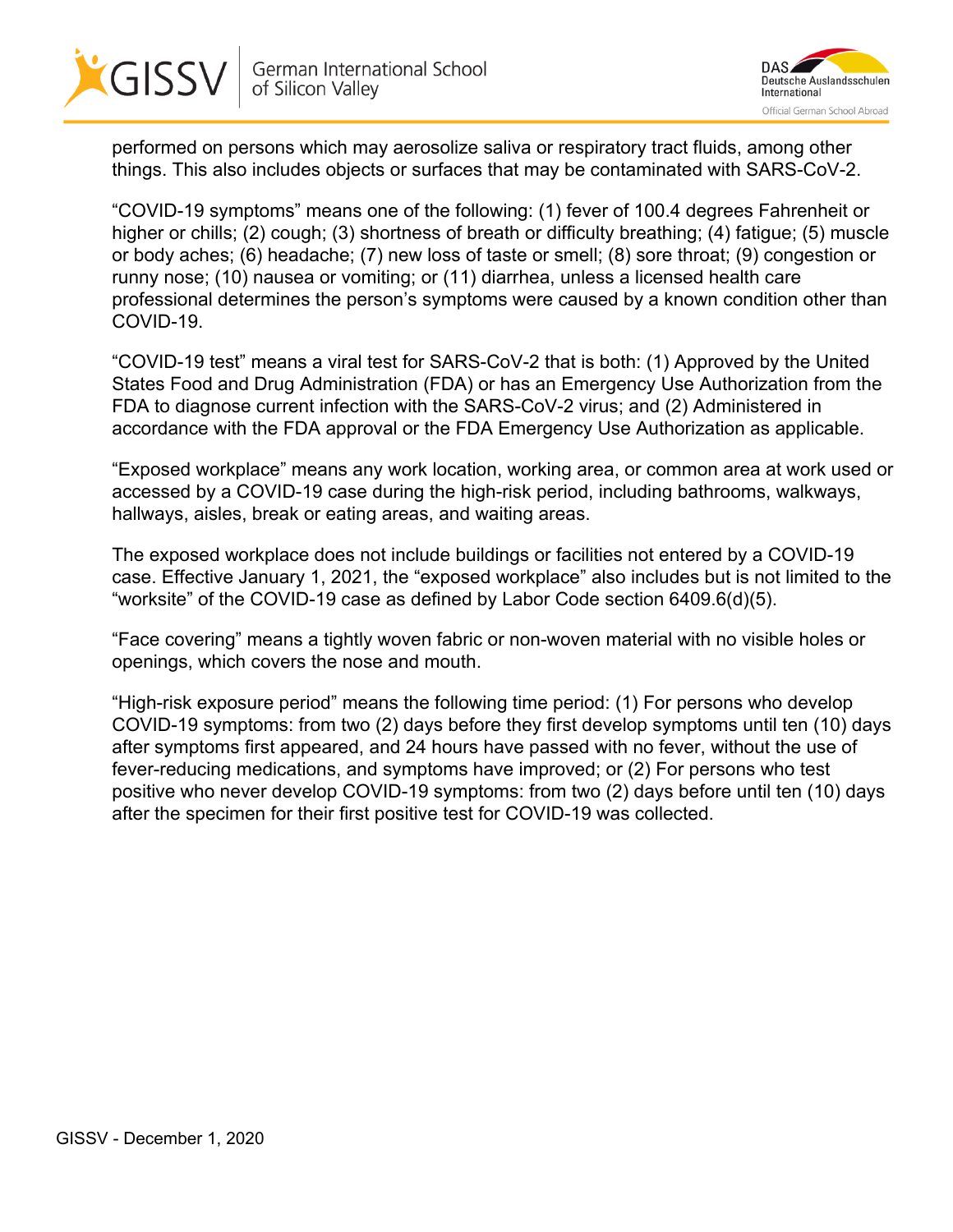



# **IV. PROGRAM**

#### **A. SYSTEM FOR COMMUNICATING WITH SCHOOL EMPLOYEES**

#### **1. Reporting COVID-19 Symptoms, Possible COVID-19 Close Contact Exposures, and Possible COVID-19 Hazards at School Worksites and Facilities**

The School's policy requires that employees immediately report to their supervisor, the Head of School or the Director of HR any of the following: (1) the employee's presentation of COVID-19 symptoms; (2) the employee's possible COVID-19 close contact exposures; (3) possible COVID-19 hazards at the School's worksites or facilities.

The School will not discriminate or retaliate against any employee who makes such a report.

#### **2. Accommodations Process for Employees at Increased Risk of Severe COVID-19 Illness**

The School's policy is to provide an accommodation process for employees who can demonstrate that they are or may be at higher risk of severe illness from COVID-19.

The CDC identifies the following individuals as being at an increased risk of severe COVID-19 illness, as set forth in the CDC website: <https://www.cdc.gov/coronavirus/2019-ncov/need-extra-precautions/index.html>.

School employees are encouraged to review the list of medical conditions and other conditions and factors identified by the CDC as placing an individual at increased risk of severe illness from COVID-19.

To request an accommodation under the School's policy, employees may make a request with their supervisor, the Head of School or the Director of HR.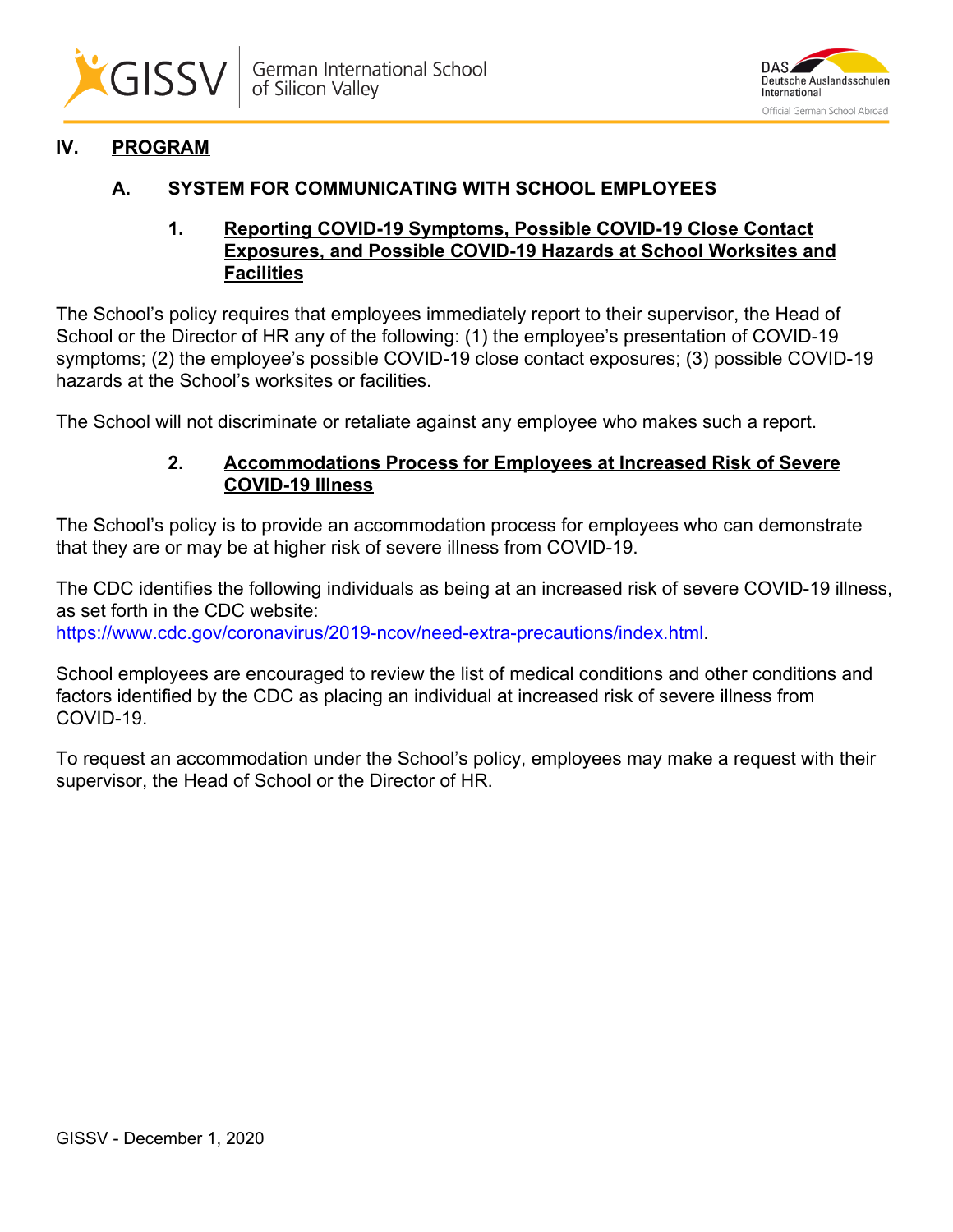



# **3. COVID-19 Testing**

The School may require that employees who report to work at School worksites or facilities be tested for COVID-19.

Where the School requires that employees be tested, the School will inform employees for the reason that testing is required.

The School will also inform employees of the possible consequences of a positive COVID-19 test, which may include, but is not limited to, a requirement that the employee not report for work at the School during the high-risk exposure period and satisfying the minimum criteria to return to work, as defined in Section IV.K.

Where the School requires testing, the School has adopted policies and procedures that ensure the confidentiality of employees and comply with the Confidentiality of Medical Information Act ("CMIA"). Specifically, the School will keep confidential all personal identifying information of COVID-19 cases or persons with COVID-19 symptoms unless expressly authorized by the employee to disclose such information or as other permitted or required under the law.

# **4. COVID-19 Hazards**

The Schoo**l** will notify employees and employers of subcontracted employees of any potential COVID-19 exposure at a School worksite or facility where a COVID-19 case and employee were present on the same day.

The School will notify employees of such potential exposures within one (1) business day, in a way that does not reveal any personal identifying information of the COVID-19 case.

The School will also notify employees of cleaning and disinfecting measures the School is undertaking in order to ensure the health and safety of the worksite or facility where the potential exposure occurred.

# **B. IDENTIFICATION AND EVALUATION OF COVID-19 HAZARDS AT SCHOOL WORKSITES AND FACILITIES**

# **1. Screening Employees for COVID-19 Symptoms**

The School has adopted screening protocols, which **require that employee self-screen** for COVID-19 symptoms.

School policy provides that the employees will self-screen for COVID-19 symptoms prior to reporting to any worksite or facility**.**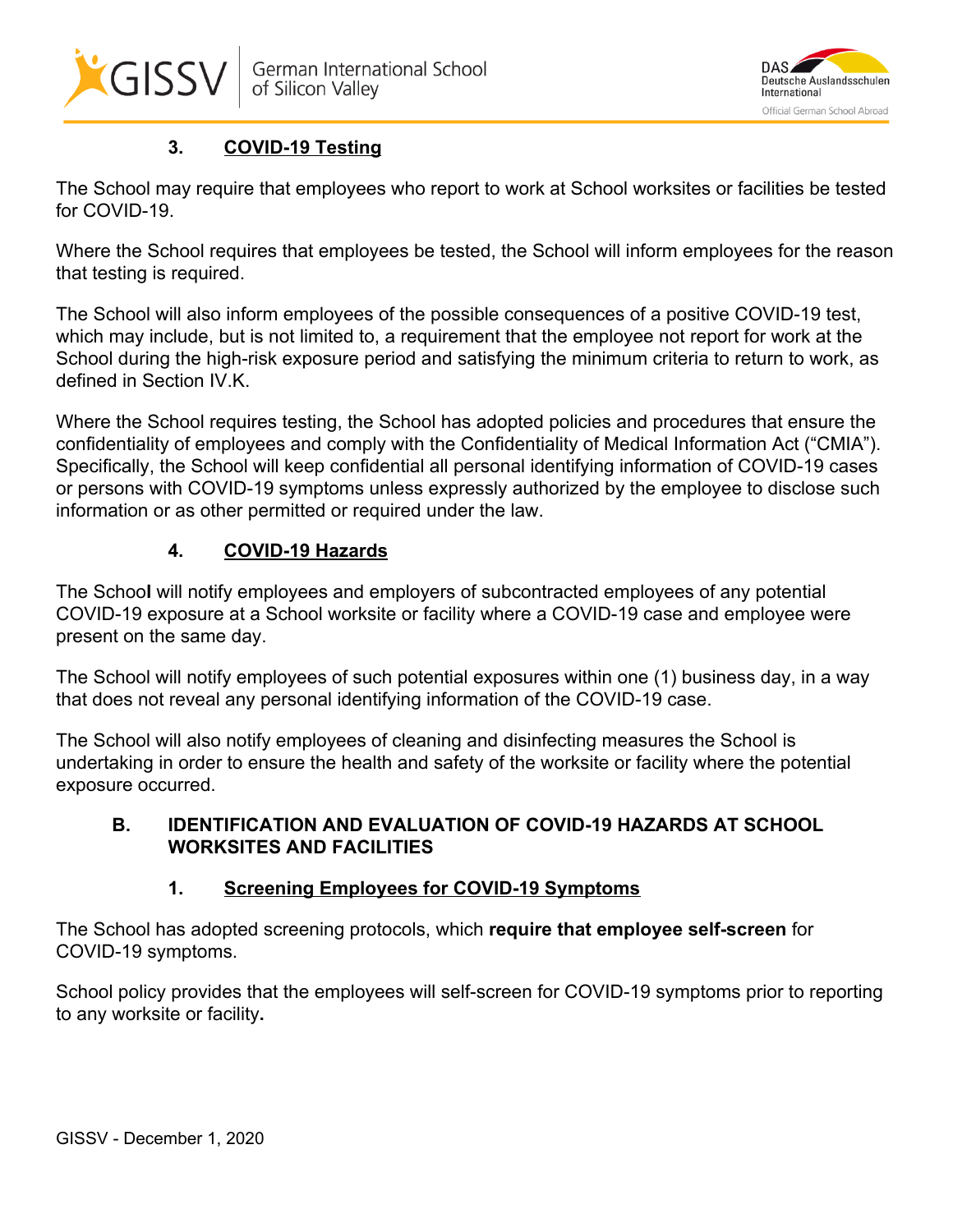



# **2. Responding to Employees with COVID-19 Symptoms**

Should an employee present COVID-19 symptoms during a self-screen, the School will instruct the employee to remain at or return to their home or place of residence and not report to work until such time as the employee satisfies the minimum criteria to return to work, as set forth in Section IV.K.

The School will advise the employee of any leaves to which they may be entitled during this self-quarantine period.

Further, the School has adopted policies and procedures that ensure the confidentiality of employees and compliance with the CMIA. Specifically, the School will not disclose to other employees, except for those who need to know, the fact that the employee is experiencing symptoms associated with COVID-19.

# **3. The School's Response to COVID-19 Cases**

In the event that a School employee tests positive for COVID-19 or is diagnosed with COVID-19 by a health care provider, the School will instruct the employee to remain at or return to their home or place of residence and not report to work until such time as the employee satisfies the minimum criteria to return to work set forth in Section IV.K.

The School will advise the employee of any leaves to which they may be entitled during this self-isolation period.

The School will comply with all reporting and recording obligations as required under the law, including, but not limited to, reporting the COVID-19 case to the following individuals and institutions as required based on the individual circumstances: (1) the local health department; (2) Cal/OSHA; (3) employees who were present on the School's worksite or facility when the COVID-19 case was present; (4) the employers of subcontracted employees who were present at the School's worksite or facility; and (5) the School's workers' compensation plan administrator.

If possible, the School will interview the COVID-19 case in order to ascertain the nature and circumstances of any contact that the employee may have had with other employees during the high-risk exposure period. If the School determines that there were any close contact COVID-19 exposures, the School will instruct those employees to remain at their home or place of residence and not report to work until such time as the employees satisfy the minimum criteria to return to work set forth in Section IV.K.

The School has adopted policies and procedures that ensure the confidentiality of employees and compliance with the CMIA. Specifically, the School will not disclose to other employees, except for those who need to know, the fact that the employee tested positive for or was diagnosed with COVID-19. Further, the School will keep confidential all personal identifying information of COVID-19 cases or persons unless expressly authorized by the employee to disclose such information or as other permitted or required under the law.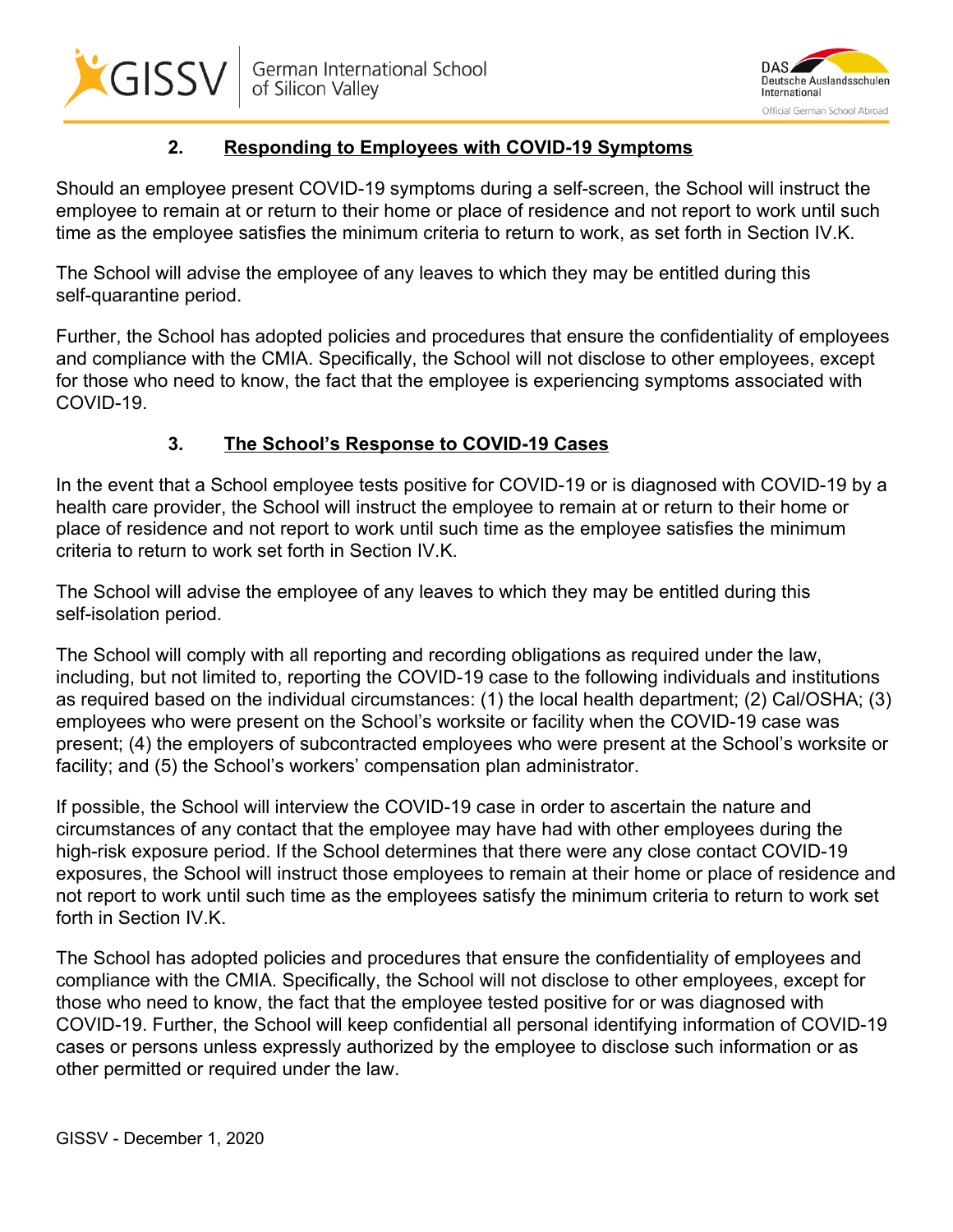



# **4. Workplace-Specific Identification of COVID-19 Hazards**

The School conducted a workplace-specific assessment of all interactions, areas, activities, processes, equipment, and materials that could potentially expose employees to COVID-19 hazards.

As part of this process, the School identified places and times when employees and individuals congregate or come in contact with one another, regardless of whether employees are performing an assigned work task or not, including, for example, during meetings or trainings, in and around entrances, bathrooms, hallways, aisles, walkways, elevators, break or eating areas, cool-down areas, and waiting areas.

As part of this process, the School identified potential workplace exposure to all persons at School worksites and facilities, including employees, employees of other entities, members of the public, customers or clients, and independent contractors. The School considered how employees and other persons enter, leave, and travel through School worksites and facilities, in addition to addressing employees' fixed workspaces or workstations.

As part of this process, the School treated all persons, regardless of symptoms or negative COVID-19 test results, as potentially infectious

## **5. Maximization of Outdoor Air and Air Filtration**

For indoor areas of the School's worksites and facilities, the School evaluated how to maximize the quantity of outdoor air and whether it is possible to increase filtration efficiency to the highest level compatible with the worksites and facilities' existing ventilation systems.

## **6. Compliance with Applicable State and Local Health Orders**

The School monitors applicable orders and guidance from the State of California and the local health department related to COVID-19 hazards and prevention, including information of general application and information specific to the School's location and operations.

The School fully and faithfully complies with all applicable orders and guidance from the State of California and the local health department.

## **7. Evaluation of Existing COVID-19 Prevention Controls and Adoption of Additional Controls**

Periodically, the School will evaluate existing COVID-19 prevention controls at the workplace and assess whether there is a need for different and/or additional controls.

This includes evaluation of controls related to the correction of COVID-19 hazards, physical distancing, face coverings, engineering controls, administrative controls, and personal protective equipment ("PPE").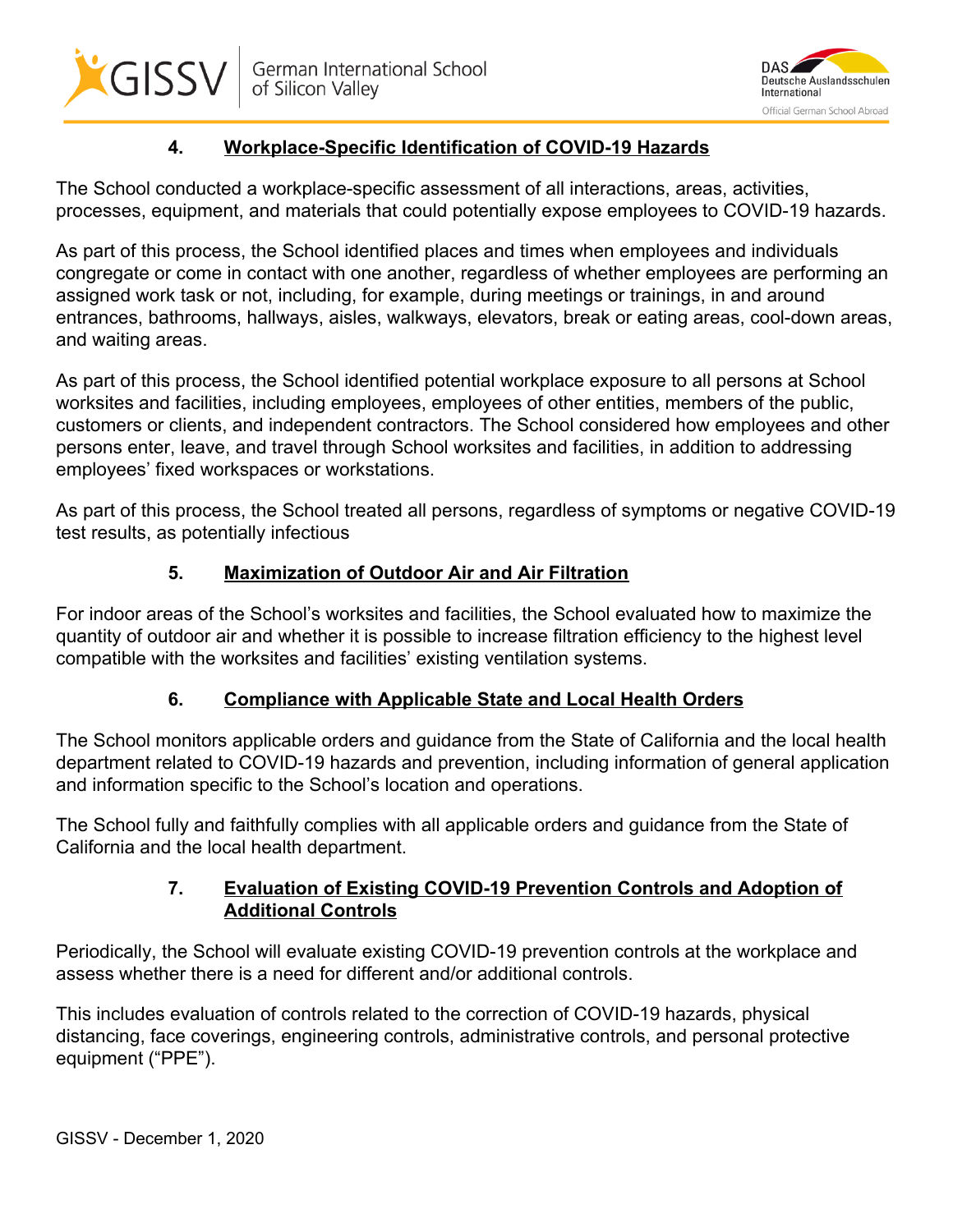



# **8. Periodic Inspections**

The School will conduct periodic inspections of its worksites and facilities as needed to identify unhealthy conditions, work practices, and work procedures related to COVID-19 and to ensure compliance with the School's COVID-19 policies and procedures.

## **C. INVESTIGATING AND RESPONDING TO COVID-19 CASES AT SCHOOL WORKSITES AND FACILITIES**

# **1. Procedure to Investigate COVID-19 Cases**

The School has a procedure for investigating COVID-19 cases in the workplace. As provided below, the procedure provides for the following: (1) the verification of COVID-19 case status; (2) receiving information regarding COVID-19 test results; (3) receiving information regarding the presentation of COVID-19 symptoms; and (4) identifying and recording all COVID-19 cases.

# **2. Response to COVID-19 Cases**

As provided above at Section IV.B.3., in the event that an employee tests positive for COVID-19 or is diagnosed with COVID-19 by a health care provider, the School will instruct the employee to remain at or return to their home or place of residence and not report to work until such time as the employee satisfies the minimum criteria to return to work set forth in Section IV.K.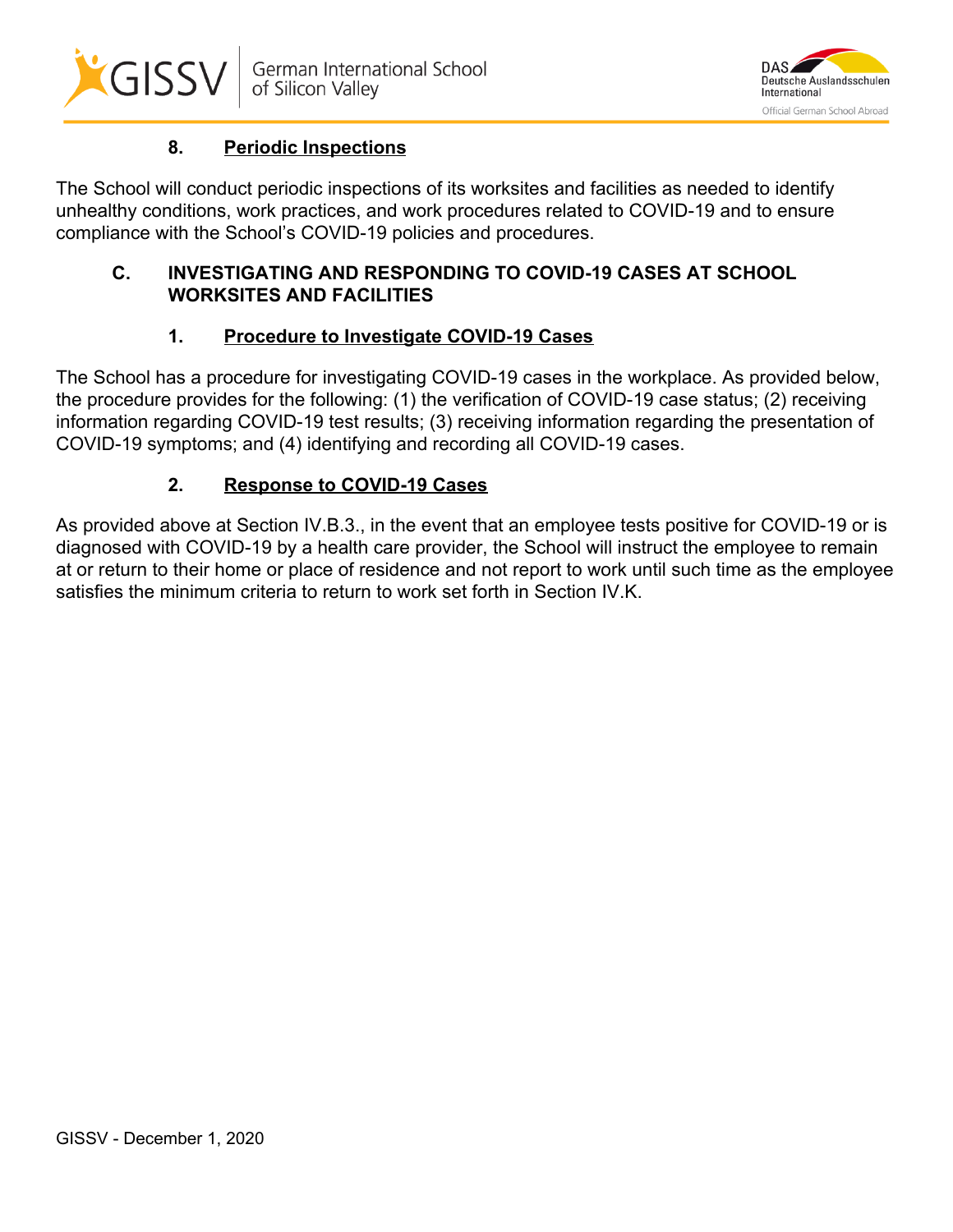



# **a. Contact Tracing**

If possible, the School will interview the COVID-19 case in order to ascertain the following information: (1) the date on which the employee tested positive, if asymptomatic, or the date on which the employee first presented COVID-19 symptoms, if symptomatic; (2) the COVID-19 cases recent work history, including the day and time they were last present at a School worksite or facility; and (3) the nature and circumstances of the COVID-19 case's contact with other employees during the high-risk exposure period, including whether there was any close contact COVID-19 exposure.

If the School determines that there were any close contact COVID-19 exposures, the School will instruct those employees to remain at their home or place of residence and not report to work until such time as the employees satisfy the minimum criteria to return to work set forth in Section IV.K.

# **b. Reporting the Potential Exposure to Other Employees**

The School will comply with all reporting and recording obligations as required under the law, including, but not limited to, reporting the COVID-19 case to the following individuals and institutions as required based on the individual circumstances: (1) employees who were present at a School worksite or facility when the COVID-19 case was present; and (2) subcontracted employees who were present at the School worksite or facility.

# **c. Free COVID-19 Testing for Close Contact Exposures**

The School will provide COVID-19 testing at no cost to employees during their working hours to all employees who had potential close contact COVID-19 exposure at a School worksite or facility.

# **d. Leave and Compensation Benefits for Close Contact Exposures**

The School will provide these employees with information regarding COVID-19-related benefits to which the employee may be entitled under applicable federal, state, or local laws. This includes any benefits available under workers' compensation law, the federal Families First Coronavirus Response Act (FFCRA), Labor Code sections 248.1 and 248.5, Labor Code sections 3212.86 through 3212.88, local governmental requirements, the School's own leave policies, and leave guaranteed by contract.

The School will continue to provide and will maintain these employees' earnings, seniority, and all other employee rights and benefits, including the employee's right to their former job status, as if the employee had not been removed from their job.

The School may require that these employees use employer-provided employee sick leave benefits for this purpose and consider benefit payments from public sources in determining how to maintain earnings, rights and benefits, where permitted by law and when not covered by workers' compensation.

#### **e. Investigation to Determine Whether Workplace Conditions Contributed to COVID-19 Exposure**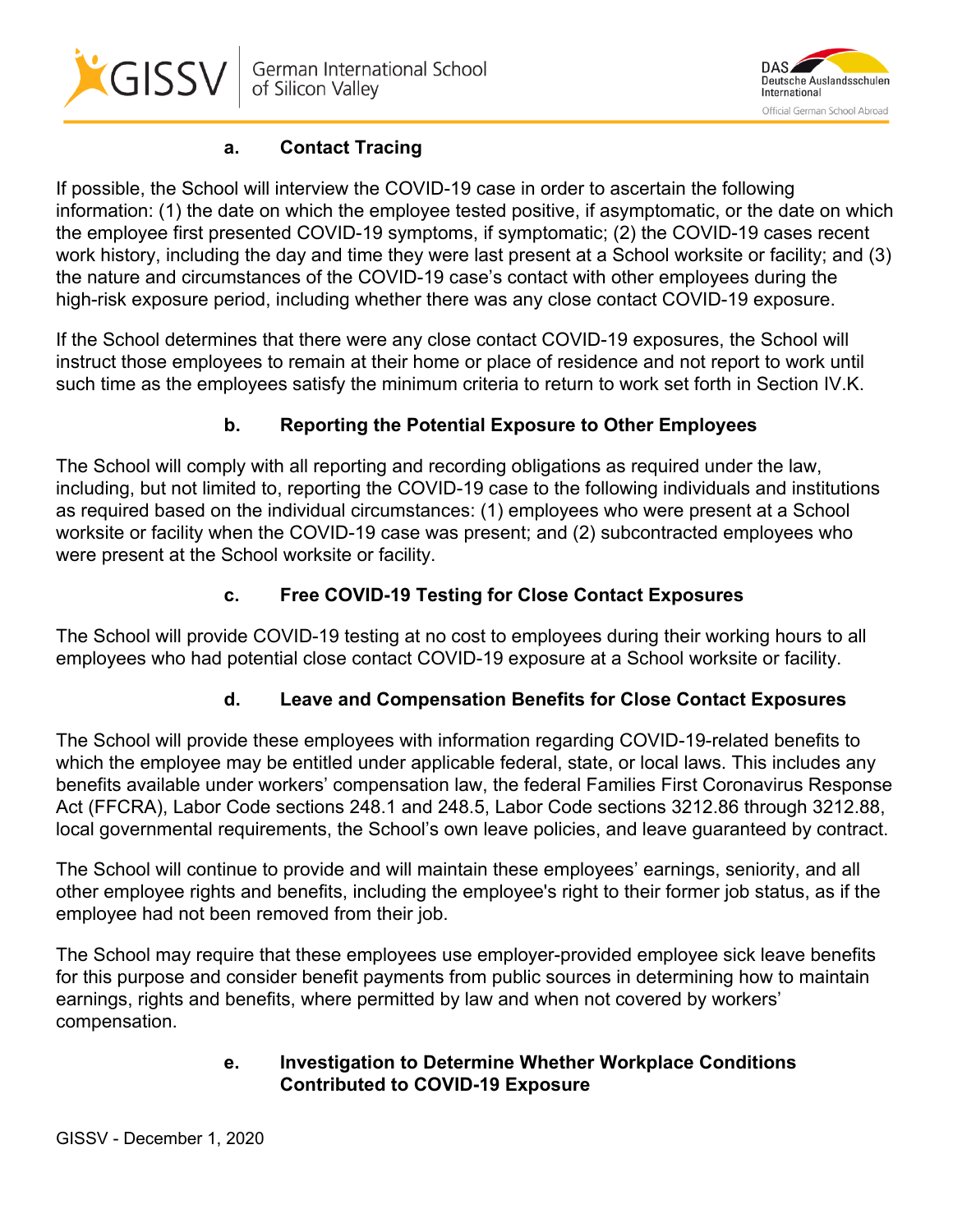



The School will conduct an investigation in order to determine whether any workplace conditions could have contributed to the risk of COVID-19 exposure and what could be done to reduce exposure to COVID-19 hazards.

## **3. Confidential Medical Information**

The School will protect the confidentiality of the COVID-19 case, and will not disclose to other employees, except for those who need to know, the fact that the employee tested positive for or was diagnosed with COVID-19.

The School will keep confidential all personal identifying information of COVID-19 cases unless expressly authorized by the employee to disclose such information or as other permitted or required under the law.

#### **D. CORRECTION OF COVID-19 HAZARDS AT SCHOOL WORKSITES AND FACILITIES**

The School will implement effective policies and/or procedures for correcting unsafe or unhealthy conditions, work practices, policies and procedures in a timely manner based on the severity of the hazard.

This includes, but is not limited to, implementing controls and/or policies and procedures in response to the evaluations conducted related to the identification and evaluation of COVID-19 hazards and investigating and responding to COVID-19 cases in the workplace. This also includes implementing controls related to physical distancing, face coverings, engineering controls, administrative controls, and personal protective equipment (PPE).

## **E. TRAINING AND INSTRUCTION OF EMPLOYEES**

## **1. COVID-19 Symptoms**

The School provided employees training and instruction on the COVID-19 symptoms, including advising employees of COVID-19 symptoms, which include the following: (1) fever of 100.4 degrees Fahrenheit or higher or chills; (2) cough; (3) shortness of breath or difficulty breathing; (4) fatigue; (5) muscle or body aches; (6) headache; (7) new loss of taste or smell; (8) sore throat; (9) congestion or runny nose; (10) nausea or vomiting; or (11) diarrhea, unless a licensed health care professional determines the person's symptoms were caused by a known condition other than COVID-19.

The School monitors and adheres to guidance by the CDC concerning COVID-19 symptoms, including as provided at the following web address: <https://www.cdc.gov/coronavirus/2019-ncov/symptoms-testing/symptoms.html>

The School will advise employees in the event that the CDC makes any changes to its guidance concerning such symptoms.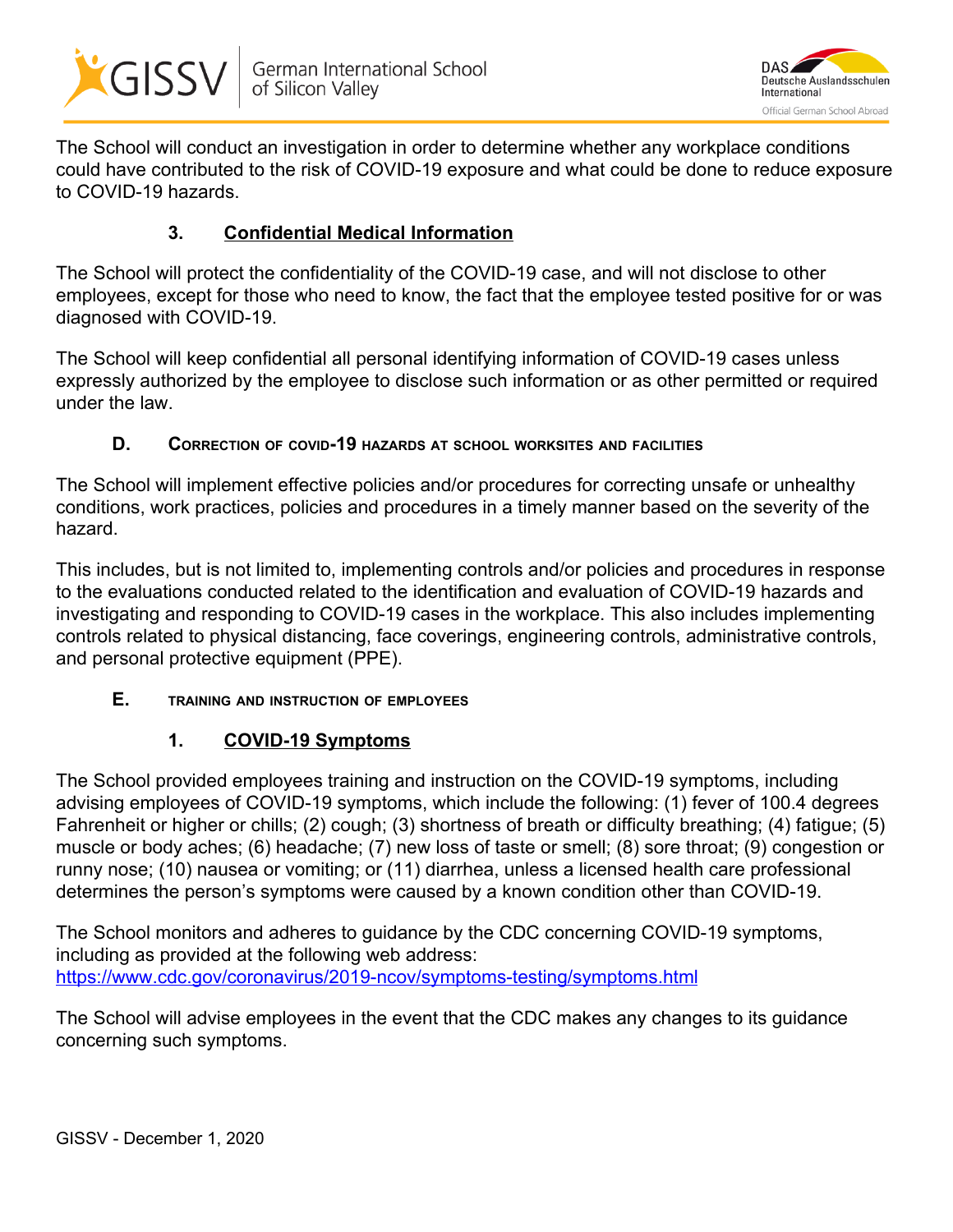



The School provided employees instruction on the importance of not coming to work and obtaining a COVID-19 test if the employee has COVID-19 symptoms.

## **2. School's COVID-19 Policies and Procedures**

The School provides regular updates to employees on the School's policies and procedures to prevent COVID-19 hazards at School worksites and facilities and to protect School employees.

# **3. COVID-19 Related Benefits**

The School advised employees of the leaves to which they may be entitled under applicable federal, state, or local laws. This includes any benefits available under workers' compensation law, the FFCRA, Labor Code sections 248.1 and 248.5, Labor Code sections 3212.86 through 3212.88, **[any applicable local leave requirements]**, the School's own leave policies, and leave guaranteed by contract.

Further, when an employee requires leave or is directed not to report to work by the School, the School will advise the employee of the leaves to which the employee may be entitled for that specific reason.

## **4. Spread and Transmission of the Virus that Causes COVID-19**

The School advised employees of the that COVID-19 is an infectious disease that can be spread through the air when an infectious person talks or vocalizes, sneezes, coughs, or exhales; that COVID-19 may be transmitted when a person touches a contaminated object and then touches their eyes, nose, or mouth, although that is less common; and that an infectious person may have no symptoms.

The School further advised employees of the fact that particles containing the virus can travel more than six (6) feet, especially indoors, so physical distancing must be combined with other controls, including face coverings and hand hygiene, including hand washing, in order to be effective.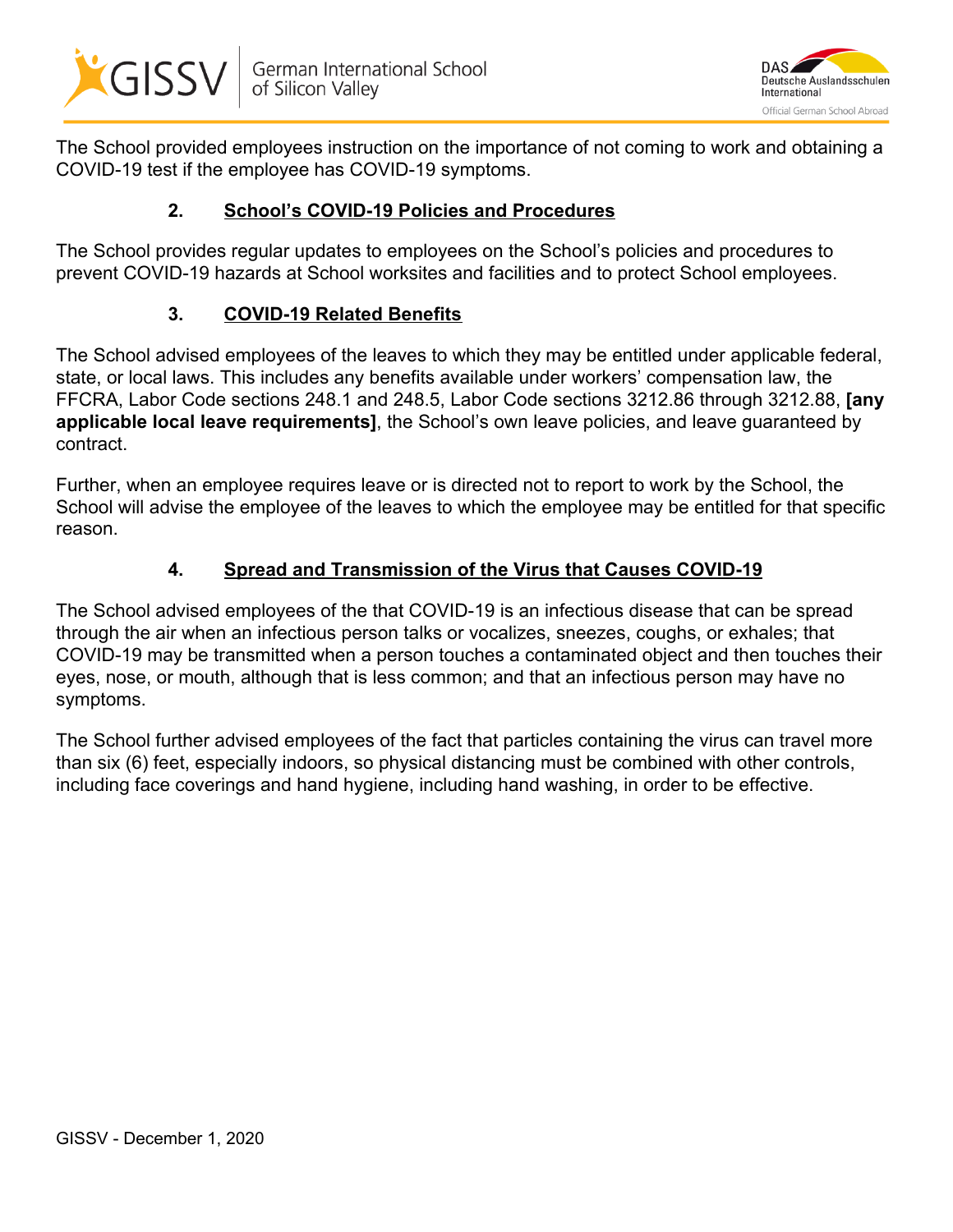



## **5. Methods and Importance of Physical Distancing, Face Coverings, and Hand Hygiene**

The School advised employees of the methods and importance of physical distancing, face coverings, and hand hygiene, including hand washing.

Specifically, the School trained and instructed employees on the importance of frequent hand washing with soap and water for at least 20 seconds and using hand sanitizer when employees do not have immediate access to a sink or hand washing facility, and that hand sanitizer does not work if the hands are soiled.

Further, the School trained and instructed employees on the proper use of face coverings and the fact that face coverings are not respiratory protective equipment.

## **F. PHYSICAL DISTANCING**

The School requires that all employees be separated from other persons by at least six (6) feet, except where the School can demonstrate that six (6) feet of separation is not possible and where there is momentary exposure while persons are in movement.

The School has adopted several methods by which it increases physical distancing including, but not limited to, the following: (1) providing employees the opportunity to telework or engage in other remote work arrangements; (2) reducing the number of persons in an area at one time, including visitors; (3) posting visual cues such as signs and floor markings to indicate where employees and others should be located or their direction and path of travel; (4) adopting staggered arrival, departure, work, and break times; and (5) adjusting work processes or procedures, such as reducing production speed, to allow greater distance between employees.

When it is not possible for employees to maintain a distance of at least six (6) feet, the School requires individuals to be as far apart as possible.

## **G. FACE COVERINGS**

## **1. Face Covering Requirement**

The School provides face coverings to employees and requires that such face coverings are worn by employees and individuals at School worksites and facilities.

School policy adheres to orders and guidance provided by the CDPH and the local health department, including as provided at the following web address:

<https://www.cdph.ca.gov/Programs/CID/DCDC/Pages/COVID-19/guidance-for-face-coverings.aspx>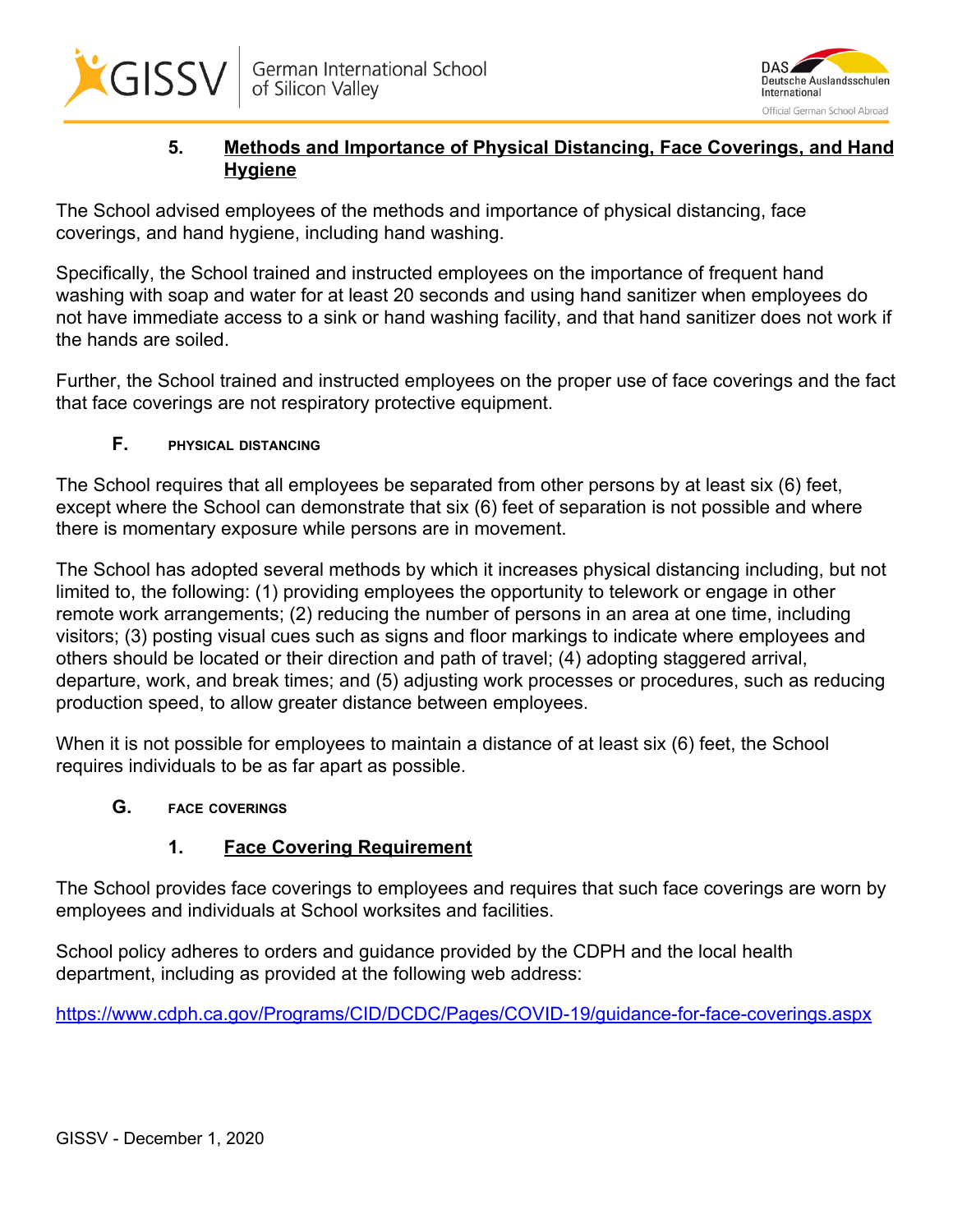



The School's policy on the use of face coverings ensures that they are worn over the nose and mouth when indoors, when outdoors and less than six (6) feet away from another person, and where required by orders from the CDPH or local health department.

The School's policy requires that face coverings are clean and undamaged. The School's policy allows for face shields to be used to supplement, and not supplant face coverings.

The School's policy provides for the following exceptions to the face coverings requirement:

- 1. When an employee is alone in a room.
- 2. While eating and drinking at the workplace, provided employees are at least six (6) feet apart and outside air supply to the area, if indoors, has been maximized to the extent possible.
- 3. Employees wearing respiratory protection in accordance with section 5144 or other title 8 safety orders (8 C.C.R. 5144 is available at the following web address: <https://www.dir.ca.gov/title8/5144.html>).
- 4. Employees who cannot wear face coverings due to a medical or mental health condition or disability, or who are hearing-impaired or communicating with a hearing-impaired person.
- 5. Specific tasks which cannot feasibly be performed with a face covering. This exception is limited to the time period in which such tasks are actually being performed, and the unmasked employee shall be at least six (6) feet away from all other persons unless unmasked employees are tested at least twice weekly for COVID-19.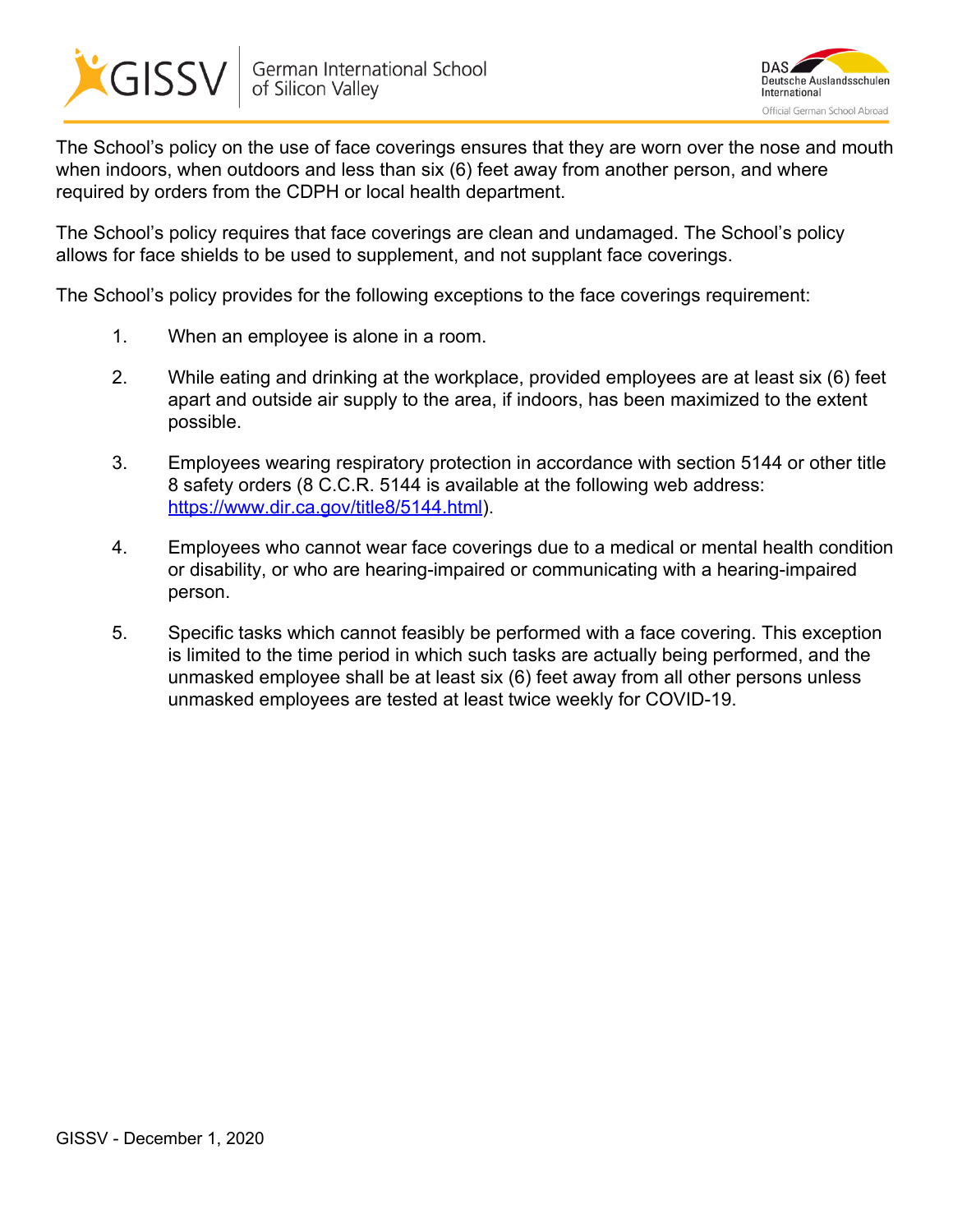



## **2. Required Use of Effective Non-Restrictive Alternative for Employees Exempted from Face Covering Requirement**

The School's policy requires that employees who are exempted from wearing face coverings due to a medical condition, mental health condition, or disability wear an effective non-restrictive alternative, such as a face shield with a drape on the bottom, if their condition or disability permits it.

#### **3. Physical Distancing Required If Employee Is Not Wearing Face Covering or Non-Restrictive Alternative**

The School's policy requires that any employee not wearing a face covering, face shield with a drape or other effective alternative, or respiratory protection, for any reason, shall be at least six (6) feet apart from all other persons unless the unmasked employee is tested at least twice (2x) weekly for COVID-19.

However, the School does not use COVID-19 testing as an alternative to face coverings when face coverings are otherwise required by this section.

# **4. Prohibition on Preventing Employees from Wearing Face Covering**

The School does not prevent any employee from wearing a face covering when wearing a face covering is not required by this section, unless not wearing a face covering would create a safety hazard, such as interfering with the safe operation of equipment.

# **5. Communication to Non-Employees Regarding Face Covering Requirement**

The School posts signage to inform non-employees that the School requires the use of face coverings at School worksites and facilities.

## **6. Policies to Reduce COVID-19 Hazards Originating from Persons Not Wearing Face Coverings**

The School has developed COVID-19 policies and procedures to minimize employee exposure to COVID-19 hazards originating from any person not wearing a face covering, including a member of the public.

These policies include requiring that employees and non-employees wear face coverings at School worksites and facilities, employees wear face coverings at other times, maintain physical distance from persons not wearing a face covering, and observe proper hand hygiene.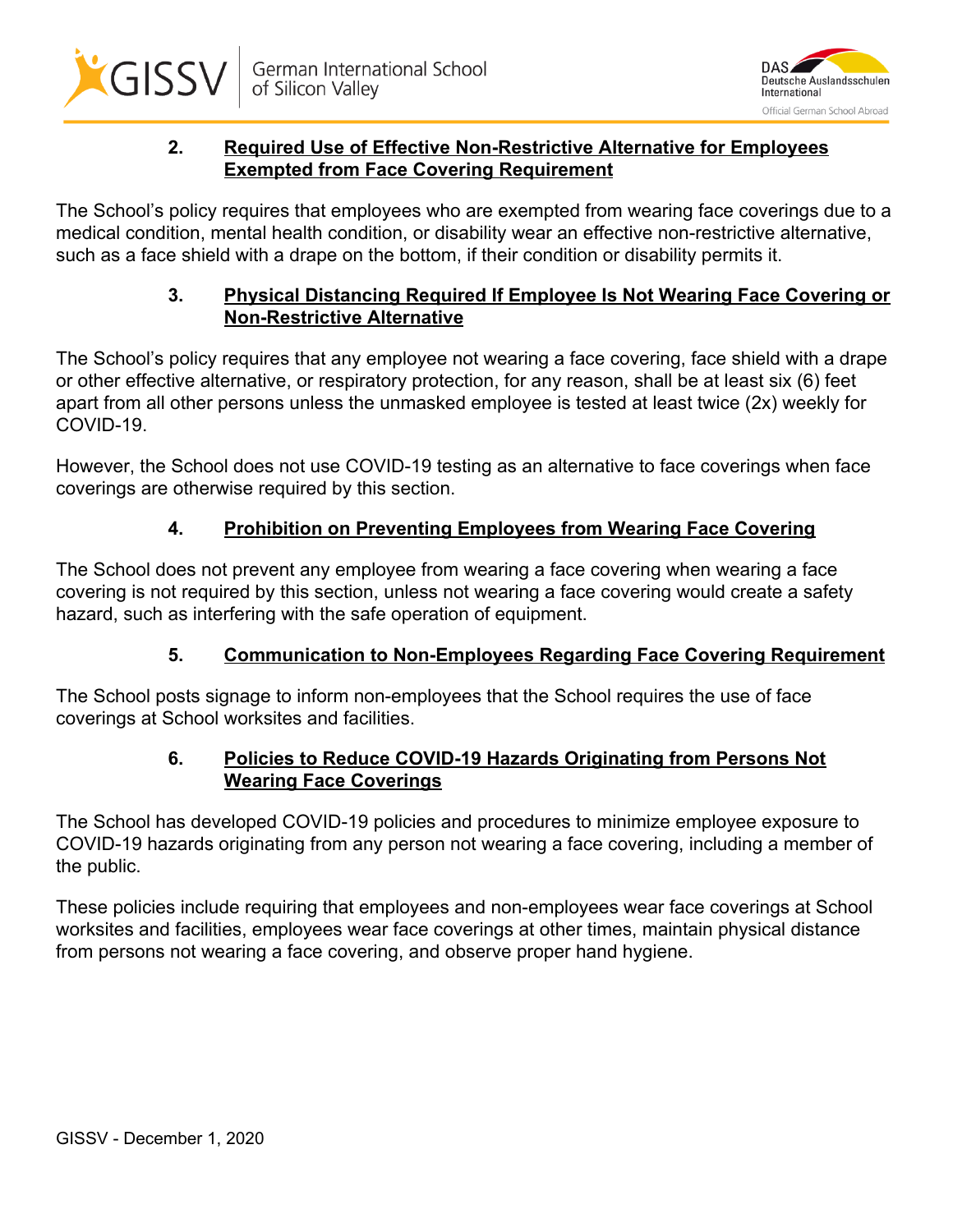



**H. OTHER ENGINEERING CONTROLS, ADMINISTRATIVE CONTROLS AND PERSONAL PROTECTIVE EQUIPMENT (PPE)**

#### **1. Installation of Solid Partitions Between Workstations Where Physical Distancing is Not Possible**

At fixed work locations where it is not possible to maintain the physical distancing requirement at all times, the employer shall install cleanable solid partitions that effectively reduce aerosol transmission between the employee and other persons.

# **2. Maximization of Outdoor Air**

As provided above at Section IV.B.5., for indoor School worksites and facilities, the School evaluated how to maximize the quantity of outdoor air.

Further, for School worksites and facilities with mechanical or natural ventilation, or both, the School has maximized the quantity of outside air provided to the extent feasible, except when the United States Environmental Protection Agency ("EPA") Air Quality Index is greater than 100 for any pollutant or if opening windows or letting in outdoor air by other means would cause a hazard to employees, for instance from excessive heat or cold.

# **3. Cleaning and Disinfecting Procedures**

The School's cleaning and disinfecting policy requires the following:

- 1. Identifying and regularly cleaning and disinfecting frequently touched surfaces and objects, such as doorknobs, elevator buttons, equipment, tools, handrails, handles, controls, bathroom surfaces, and steering wheels. The School will inform employees and authorized employee representatives of cleaning and disinfection protocols, including the planned frequency and scope of regular cleaning and disinfection.
- 2. Prohibiting the sharing of personal protective equipment and to the extent feasible, items that employees come in regular physical contact with such as phones, headsets, desks, keyboards, writing materials, instruments, and tools. When it is not feasible to prevent sharing, sharing will be minimized and such items and equipment shall be disinfected between uses by different people. Sharing of School vehicles will be minimized to the extent feasible, and high touch points (steering wheel, door handles, seatbelt buckles, armrests, shifter, etc.) shall be disinfected between users.
- 3. Cleaning and disinfection of areas, material, and equipment used by a COVID-19 case during the high-risk exposure period.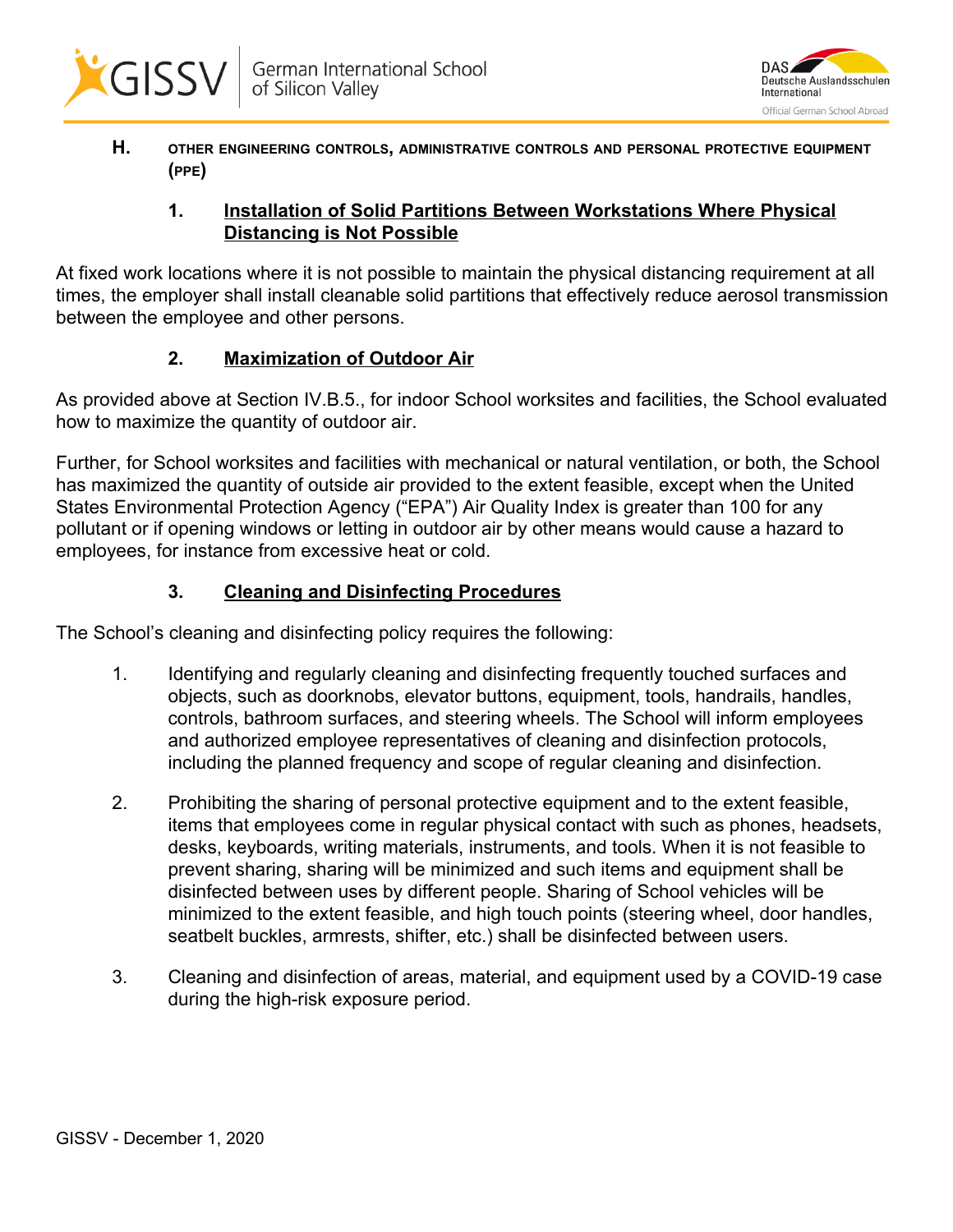



Further, the School requires that cleaning and disinfecting must be done in a manner that does not create a hazard to employees or subcontracted employees.

#### **4. Evaluation of Handwashing Facilities**

In order to protect employees, the School evaluated its handwashing facilities in order to determine the need for additional facilities, encourage and allow time for employee handwashing, and provide employees with an effective hand sanitizer.

The School encourages employees to wash their hands for at least 20 seconds each time.

The School does not provide hand sanitizers with methyl alcohol.

# **5. Personal Protective Equipment (PPE)**

The School's policy provides for PPE.

The School evaluates the need for PPE, such as gloves, goggles, and face shields, to prevent exposure to COVID-19 hazards and provide such PPE as needed.

In accordance with applicable law, the School evaluates the need for respiratory protection when the physical distancing requirements, as provided herein, are not feasible or are not maintained.

In accordance with applicable law, the School will provide and ensure use of respirators in accordance when deemed necessary by Cal/OSHA through the Issuance of Order to Take Special Action.

In accordance with applicable law, the School will provide and ensure use of eye protection and respiratory protection when employees are exposed to procedures that may aerosolize potentially infectious material such as saliva or respiratory tract fluids.

#### **I. REPORTING, RECORDKEEPING AND ACCESS**

# **1. Reporting COVID-19 Cases to the Local Health Department**

In accordance with applicable law, the School will report information about COVID-19 cases at the workplace to the local health department.

Further, the School will provide any related information requested by the local health department.

## **2. Reporting Serious COVID-19 Illnesses and Deaths to Cal/OSHA**

In accordance with applicable law, the School will immediately report to Cal/OSHA any serious COVID-19-related illnesses or deaths of employees occurring at a School worksite or facility or in connection with any employment.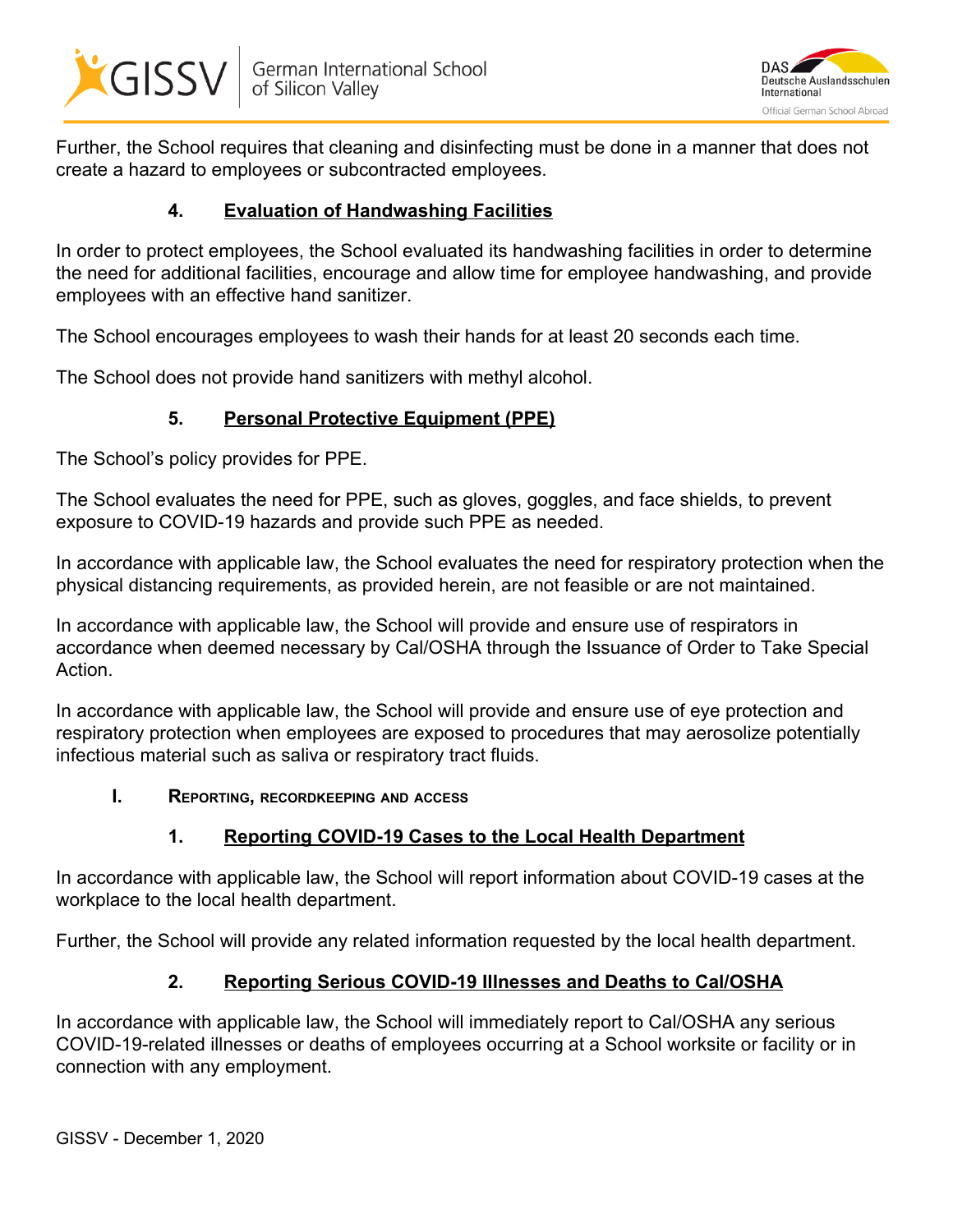



Further, in accordance with applicable law, the school will record any serious work-related COVID-19-related illnesses or deaths.

#### **3. Maintenance of Records Related to the Adoption of the CPP**

In accordance with applicable law, the School will maintain records of the steps taken to implement this CPP.

#### **4. Availability of the CPP for Inspection**

The School will make this written CPP available to employees and employee organizations at School worksites or facilities.

Further, the School will make this written CPP available to Cal/OSHA representatives immediately upon request.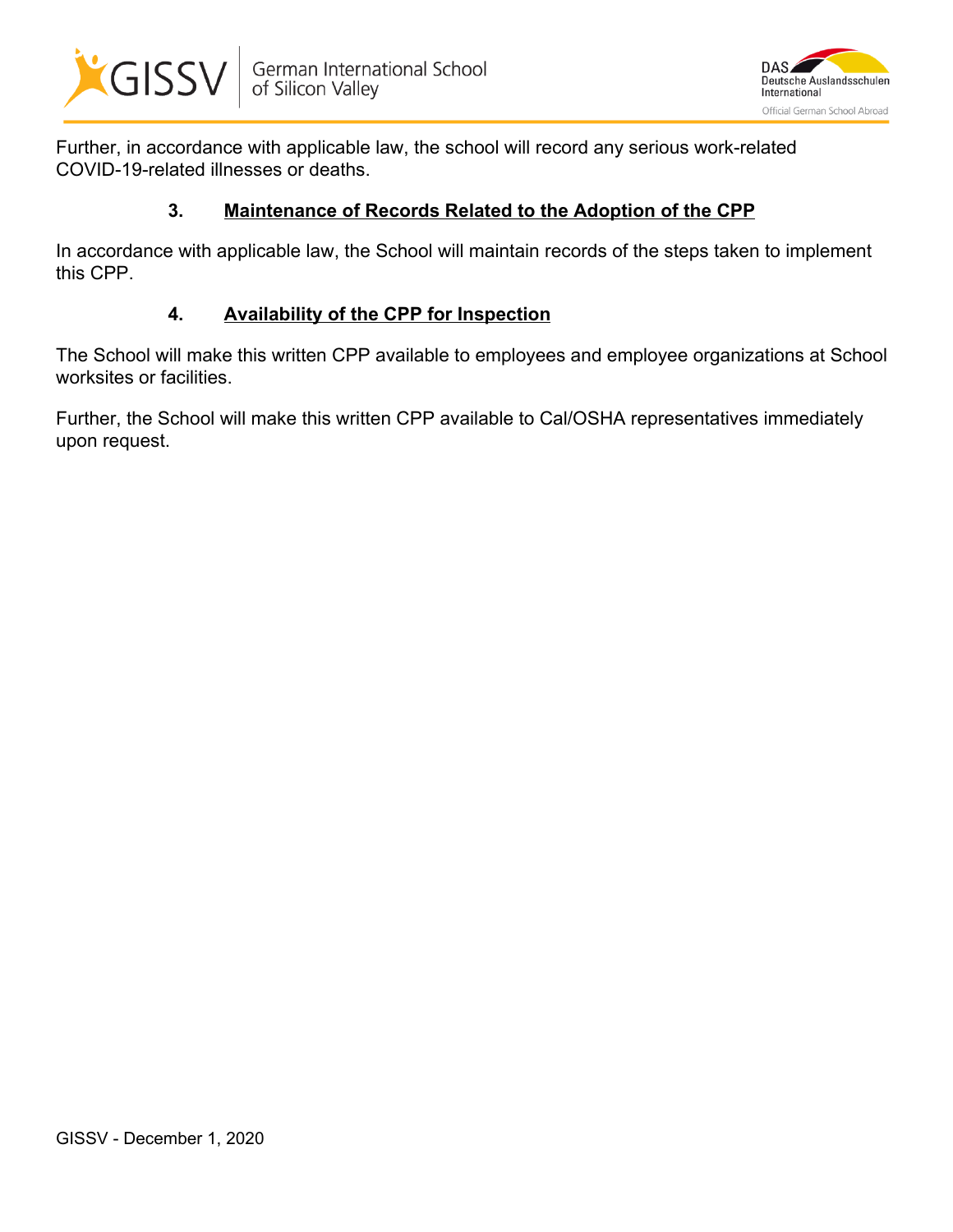



# **5. Records Related to COVID-19 Cases**

The School will keep a record of and track all COVID-19 cases with the following information: (1) employee's name; (2) contact information; (3) occupation; (4) location where the employee worked: (5) the date of the last day at the workplace; and (6) the date of a positive COVID-19 test.

In accordance with the Confidentiality of Medical Information Act ("CMIA") and applicable law, the School will keep the employees' medical information confidential.

In accordance with the CMIA and applicable law, the School will make this information available to employees and employee organizations with personal identifying information removed. The School will also make this information available as otherwise required by law.

**J. EXCLUSION OF COVID-19 CASES**

# **1. Exclusion of COVID-19 Cases from School Worksites and Facilities**

The School will ensure that COVID-19 cases are excluded from the workplace until the individual satisfies the minimum return to work criteria provided for in Section IV.K.

## **2. Exclusion of Employees with Close Contact COVID-19 Exposures from School Worksites and Facilities**

The School will exclude employees with close contact COVID-19 exposure from the workplace for 14 days after the last known close contact COVID-19 exposure.

#### **3. Provision of Benefits to Excluded from Work as a Result of a Positive COVID-19 Test or Diagnosis or a Close Contact COVID-19 Exposure**

## **a. Employees Who Are Able to Telework During Isolation or Quarantine Period**

The School will allow employees who are able to telework, and are able and available to work, to telework during the isolation or quarantine period. The School will provide these employees their normal compensation for the work that they perform for the School **during** the isolation or quarantine period.

# **b. Employees Who Are Unable to Telework During Isolation or Quarantine Period**

The provision of benefits described below does not apply to either: (1) School employees who the School can demonstrate that the close contact COVID-19 exposure was not work-related; and (2) School employees who are unable to work for reasons other than protecting employees and non-employees at School worksites and facilities from possible COVID-19 transmission. Such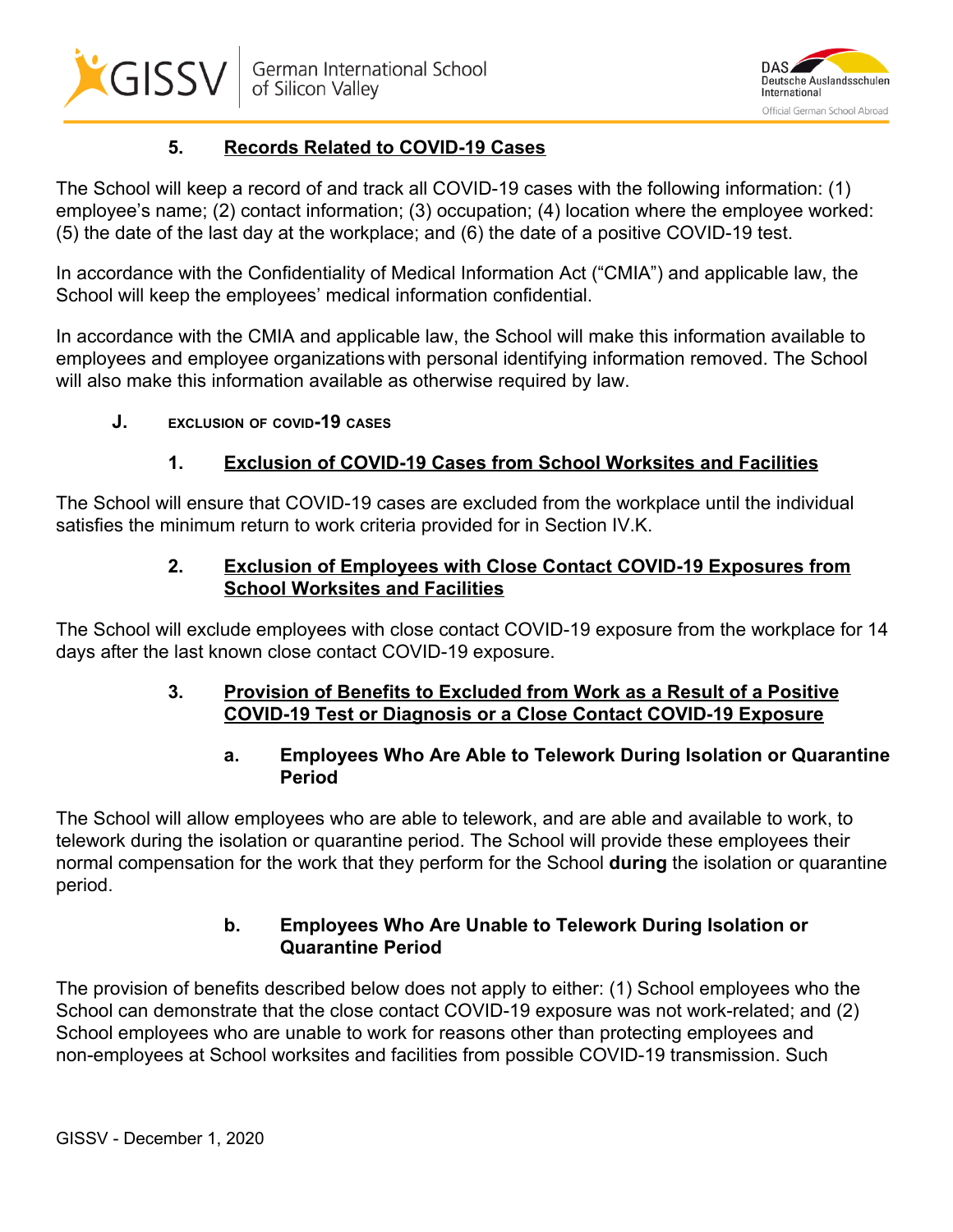



employees may still use paid sick leave for the purpose of receiving compensation during the isolation or quarantine period if they elect to do so.

For other employees, the School will require that employees who are unable to telework, but are otherwise able and available to work, use paid sick leave in order to receive compensation during the isolation or quarantine period. School employees retain their entitlement to elect not to use other earned or accrued paid leave during this time. The Schoo**l** may provide such employees who are unable to telework, but who do not have any paid sick leave available, paid administrative leave in order to receive compensation during the isolation or quarantine period.

For all employees who are subject to an isolation or quarantine because of a COVID-19 case or a close contact COVID-19 exposure, the School will maintain the employee's seniority and all other employee rights and benefits, including the employee's right to their former job status, during the isolation or quarantine period.

The School may consider benefit payments from public sources, including under the FFCRA and Labor Code section 248.1 (until December 31, 2020 or longer if FFCRA leave and/or Labor Code section 248.1 leave is extended), in determining how to maintain earnings, rights and benefits, where permitted by law and when not covered by workers' compensation.

## **4. Adherence with Laws, Policies, and/or Agreements Providing Excluded Employees Greater Protections**

The obligations set forth in this section do not limit any other applicable law, School policy, or collective bargaining agreement that provides employees with greater protections or benefits.

# **5. Provision of Information Concerning Benefits to Excluded Employees**

At the time of exclusion, the School will provide the excluded employee the information on benefits to which the employee may be entitled under applicable federal, state, or local laws.

This includes any benefits available under workers' compensation law, the FFCRA, Labor Code sections 248.1 and 248.5, Labor Code sections 3212.86 through 3212.88,, the School's own leave policies, and leave guaranteed by contract.

## **K. RETURN TO WORK CRITERIA**

## **1. Minimum Criteria to Return to Work for Symptomatic COVID-19 Cases**

School policy requires that COVID-19 cases with COVID-19 symptoms remain at their home or place of residence and not report to any School worksite or facility until they satisfy each of the following conditions: